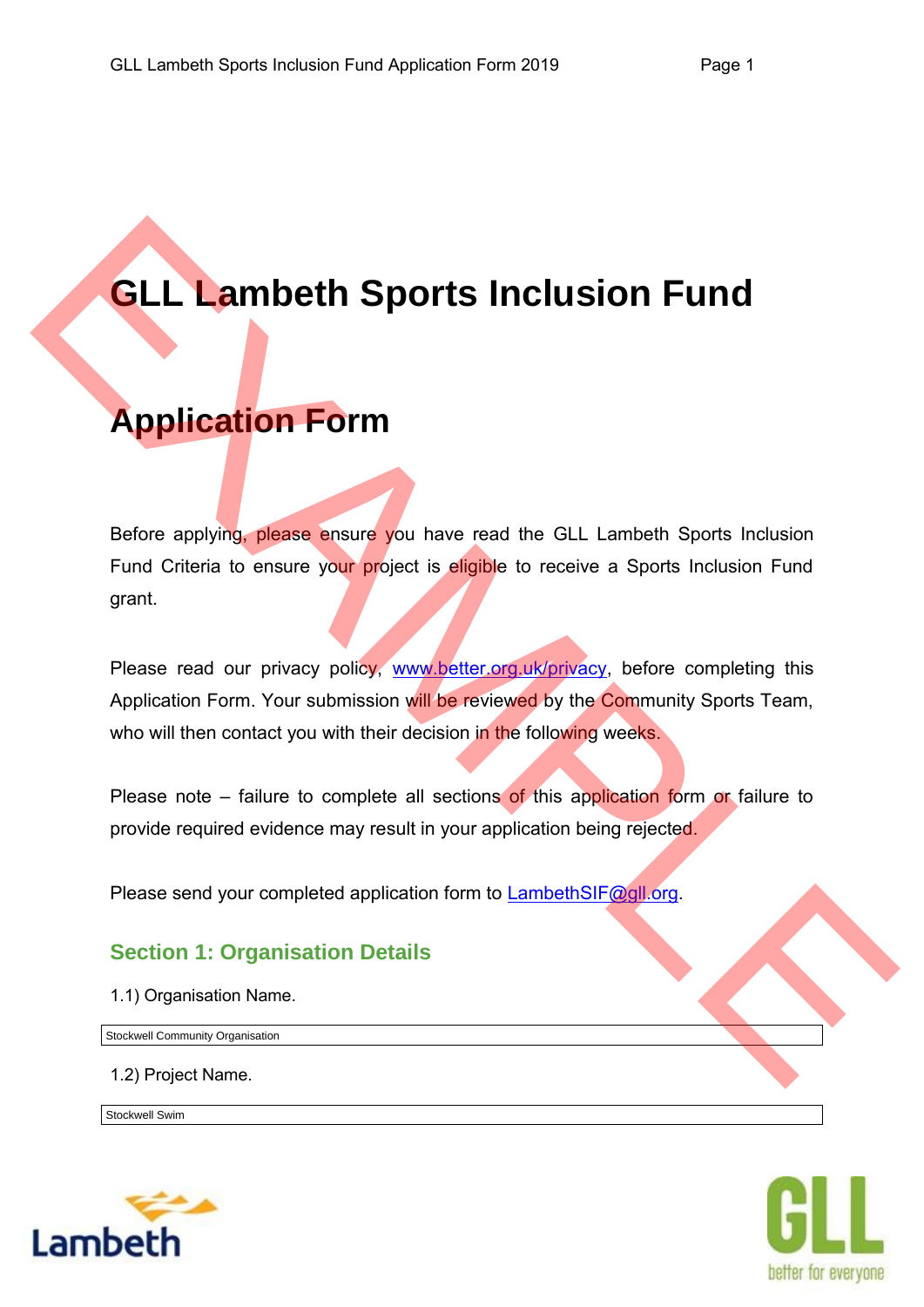1.3) Organisation Address.

| Stockwell Building,<br>Lambeth Road,                                                           |                                                                                                                                                                                                                                                                                       |
|------------------------------------------------------------------------------------------------|---------------------------------------------------------------------------------------------------------------------------------------------------------------------------------------------------------------------------------------------------------------------------------------|
| London                                                                                         |                                                                                                                                                                                                                                                                                       |
|                                                                                                |                                                                                                                                                                                                                                                                                       |
| 1.4) Project Lead Details.<br>1.4.1) Name.                                                     | 1.5) Project Support Details.<br>1.5.1) Name.                                                                                                                                                                                                                                         |
| John Smith                                                                                     | Jane Bloggs                                                                                                                                                                                                                                                                           |
| 1.4.2) Position.                                                                               | 1.5.2) Position.                                                                                                                                                                                                                                                                      |
| <b>Funding Manager</b>                                                                         | <b>Community Sports Officer</b>                                                                                                                                                                                                                                                       |
| 1.4.3) Email Address.                                                                          | 1.5.3) Email Address.                                                                                                                                                                                                                                                                 |
| john.smith1@SCO.org                                                                            | jane.bloggs1@SCO.org                                                                                                                                                                                                                                                                  |
| 1.4.4) Phone Number.                                                                           | 1.5.4) Phone Number.                                                                                                                                                                                                                                                                  |
| 07789 789 789                                                                                  | 07987 987 987                                                                                                                                                                                                                                                                         |
| 1.4.5) Alternative Phone Number                                                                | 1.5.5) Alternative Phone Number.                                                                                                                                                                                                                                                      |
| 020 6789 6789                                                                                  | 020 9876 9876                                                                                                                                                                                                                                                                         |
| 1.6) Safeguarding Procedures.<br><b>Section 2: Project Details</b><br><b>Project Specifics</b> | If you are applying for funding to provide a programme that works with children/young people<br>or vulnerable adults, please tick the box to confirm that your organisation has safeguarding<br>policies and procedures in place. Please attach these procedures to your application. |
| 2.1) Who are your target participants?                                                         | Ensure you detail participant age, gender, ethnicity, and any health conditions of those you<br>are proposing to support. Please also state the number of places available for participants.                                                                                          |
| household, who do not know how to swim.                                                        | The project will target adult (18+ years) men and women from a low income                                                                                                                                                                                                             |
|                                                                                                |                                                                                                                                                                                                                                                                                       |

#### **Section 2: Project Details Project Specifics**



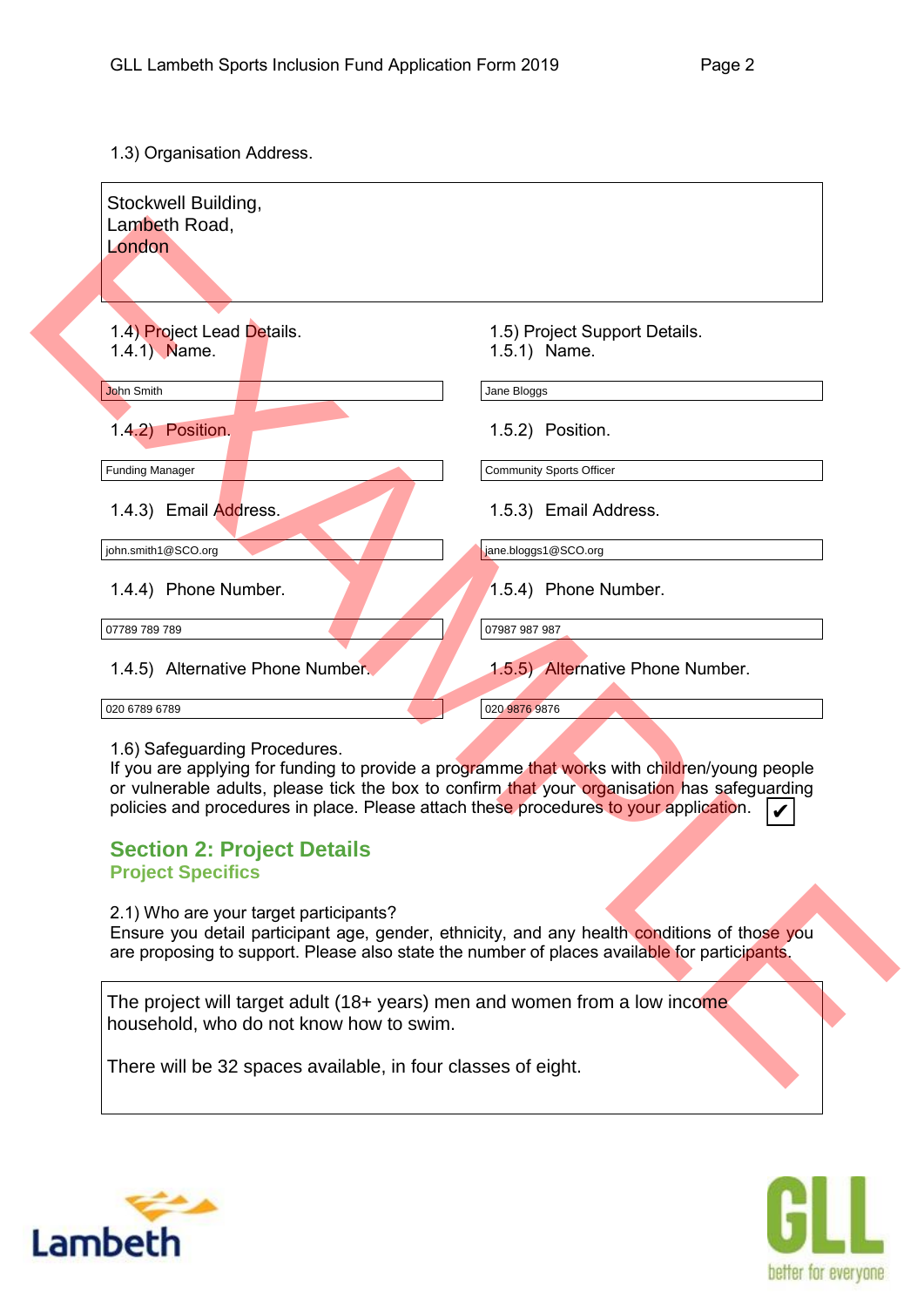2.2) What are the aims and objectives of the project? Ensure you describe how the project's participants and the wider community will benefit.



2.3) Please provide a detailed description of the programme to be delivered.

Participants will be targeted from the following housing estates: Wood Gardens, Westside Estate, and Sun House.

There would be weekly structured swimming lessons for participants to attend. One session during the day for those who aren't in education, employment, or training and one in the evening for those that are.

- Wednesday 10:00-11:00

- Thursday 18:00-19:00

During the sessions there will be two teachers available to teach two separate classes, both beginner level. Lesson content will be that of GLL's Adult Beginner classes, before including Adult Improver content later one.

The project will run 20 weeks from week commencing 4 March 2019.



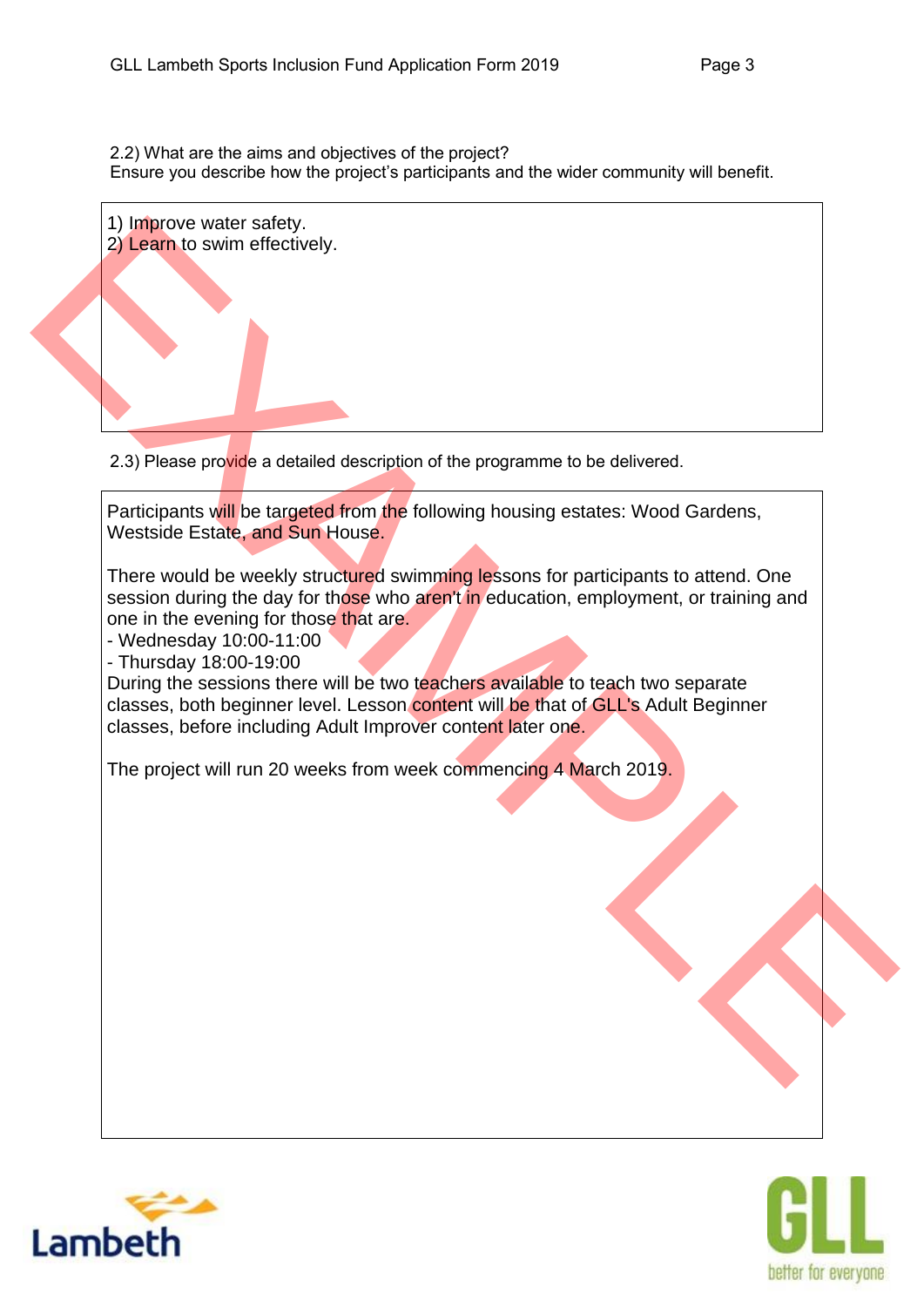2.4) Project Timeline.

| <b>Start Date (DD/MM/YYYY)</b> | 05/03/2019 |
|--------------------------------|------------|
| End Date (DD/MM/YYYY)          | 25/07/2019 |

| <b>Day</b>                              | <b>Mon</b>                       | <b>Tues</b> | <b>Wed</b> | <b>Thurs</b> | Fri | <b>Sat</b> | <b>Sun</b> |
|-----------------------------------------|----------------------------------|-------------|------------|--------------|-----|------------|------------|
| <b>Start</b><br><b>Time</b>             |                                  | 10:00       |            | 18:00        |     |            |            |
| <b>Finish</b><br><b>Time</b>            |                                  | 11:00       |            | 19:00        |     |            |            |
| <b>Total</b><br><b>Hours</b><br>per Day |                                  |             |            |              |     |            |            |
|                                         | <b>Total Hours per Week</b>      |             | 2          |              |     |            |            |
|                                         | <b>Total Hours per Programme</b> |             | 40         |              |     |            |            |

|                                                                                                                                                                                |                                                                 |             |                      | 2.5) Please indicate when your sessions will take place and the total hours over the course of |                              |            |            |
|--------------------------------------------------------------------------------------------------------------------------------------------------------------------------------|-----------------------------------------------------------------|-------------|----------------------|------------------------------------------------------------------------------------------------|------------------------------|------------|------------|
| the project.                                                                                                                                                                   |                                                                 |             |                      |                                                                                                |                              |            |            |
|                                                                                                                                                                                |                                                                 |             |                      |                                                                                                |                              |            |            |
| <b>Day</b>                                                                                                                                                                     | <b>Mon</b>                                                      | <b>Tues</b> | <b>Wed</b>           | <b>Thurs</b>                                                                                   | Fri                          | <b>Sat</b> | <b>Sun</b> |
| <b>Start</b>                                                                                                                                                                   |                                                                 | 10:00       |                      | 18:00                                                                                          |                              |            |            |
| <b>Time</b><br><b>Finish</b>                                                                                                                                                   |                                                                 |             |                      |                                                                                                |                              |            |            |
| <b>Time</b>                                                                                                                                                                    |                                                                 | 11:00       |                      | 19:00                                                                                          |                              |            |            |
| <b>Total</b>                                                                                                                                                                   |                                                                 |             |                      |                                                                                                |                              |            |            |
| <b>Hours</b>                                                                                                                                                                   |                                                                 |             |                      |                                                                                                |                              |            |            |
| per Day                                                                                                                                                                        |                                                                 |             |                      |                                                                                                |                              |            |            |
|                                                                                                                                                                                | <b>Total Hours per Week</b><br><b>Total Hours per Programme</b> |             | $\overline{2}$<br>40 |                                                                                                |                              |            |            |
|                                                                                                                                                                                |                                                                 |             |                      |                                                                                                |                              |            |            |
|                                                                                                                                                                                | 2.6) Venue Address.                                             |             |                      |                                                                                                |                              |            |            |
|                                                                                                                                                                                |                                                                 |             |                      |                                                                                                |                              |            |            |
|                                                                                                                                                                                |                                                                 |             |                      |                                                                                                |                              |            |            |
|                                                                                                                                                                                |                                                                 |             |                      | Clapham Leisure Centre, 141 Clapham Manor Road, Clapham, London, SW4 6DB                       |                              |            |            |
|                                                                                                                                                                                |                                                                 |             |                      |                                                                                                |                              |            |            |
|                                                                                                                                                                                |                                                                 |             |                      |                                                                                                |                              |            |            |
|                                                                                                                                                                                |                                                                 |             |                      |                                                                                                |                              |            |            |
|                                                                                                                                                                                |                                                                 |             |                      | 2.7) Please mark with a "Y" the areas of Lambeth that your project targets.                    |                              |            |            |
|                                                                                                                                                                                |                                                                 |             |                      | Prince's (SE1)                                                                                 |                              |            |            |
|                                                                                                                                                                                |                                                                 |             |                      | <b>St Leonard's</b>                                                                            |                              |            |            |
|                                                                                                                                                                                | <b>Clapham Common</b>                                           |             |                      | <b>Stockwell</b>                                                                               |                              |            | Y          |
|                                                                                                                                                                                |                                                                 |             |                      | <b>Streatham Hill</b>                                                                          |                              |            |            |
|                                                                                                                                                                                |                                                                 |             |                      |                                                                                                | <b>Streatham South (CR4)</b> |            |            |
|                                                                                                                                                                                |                                                                 |             |                      | <b>Streatham Wells</b>                                                                         |                              |            |            |
|                                                                                                                                                                                |                                                                 |             |                      | <b>Thornton</b>                                                                                |                              |            |            |
|                                                                                                                                                                                |                                                                 |             |                      | <b>Thurlow Park</b>                                                                            |                              |            |            |
|                                                                                                                                                                                |                                                                 |             |                      | <b>Tulse Hill</b>                                                                              |                              |            |            |
| <b>Bishop's</b><br><b>Brixton Hill</b><br><b>Clapham Town</b><br><b>Coldharbour</b><br>Ferndale<br><b>Gipsy Hill</b><br><b>Herne Hill</b><br>Knight's Hill<br>Larkhall<br>Oval |                                                                 |             |                      | <b>Vassall</b>                                                                                 |                              |            |            |



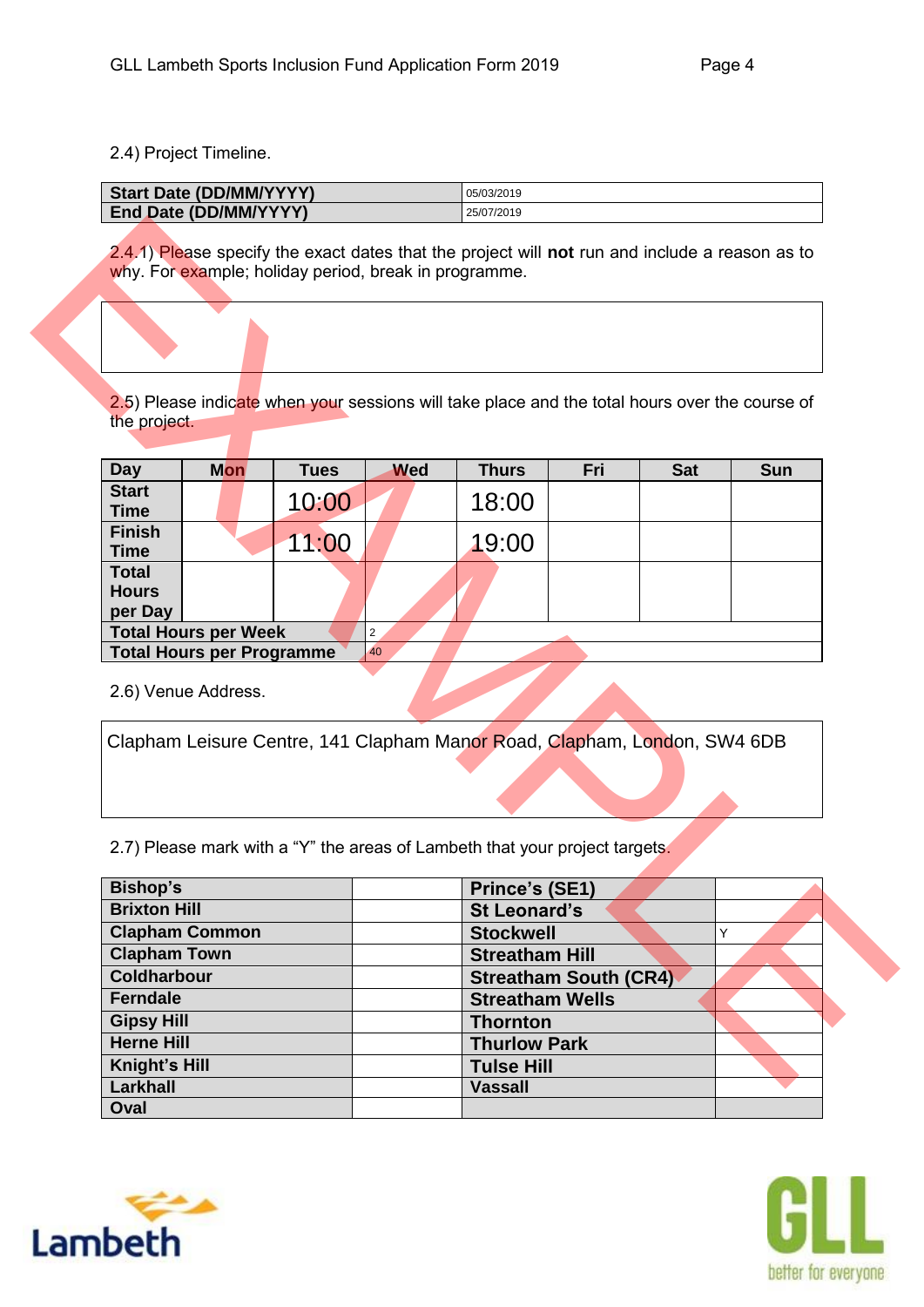#### **Project Management**

2.8) How will you manage your programme? Tell us about your qualifications, skills, and experience in delivering similar programmes.

Swimming lessons will be run by GLL's trained swimming teachers.

All outreach will be completed by Community Sports Officer, who will also complete monitoring and evaluation.

2.9) Who is involved in the management and delivery of the programme? Please describe what qualifications you will be ensuring that staff involved in the project possess. Swimming resons will be complete that the manufacture in distribution is a straight and the complete and the complete and the complete and the complete and the complete and the complete and the complete and the manufacture Participants will book on via an online portal.<br>
2.9) Who is involved in the management and deli<br>
Please describe what qualifications you will be<br>
possess.<br>
Swimming Teacher 1, ASA Level 2

SwimmingTeacher 2, ASA Level 2 Jane Bloggs, Community Sports Officer, MSci Sport Science

2.10) Describe how you will work with GLL and any other partners or agencies in the delivery of the project.

We will book their facilities and use their swimming teachers. We will also promote other sessions and pay and play memberships to the participants.



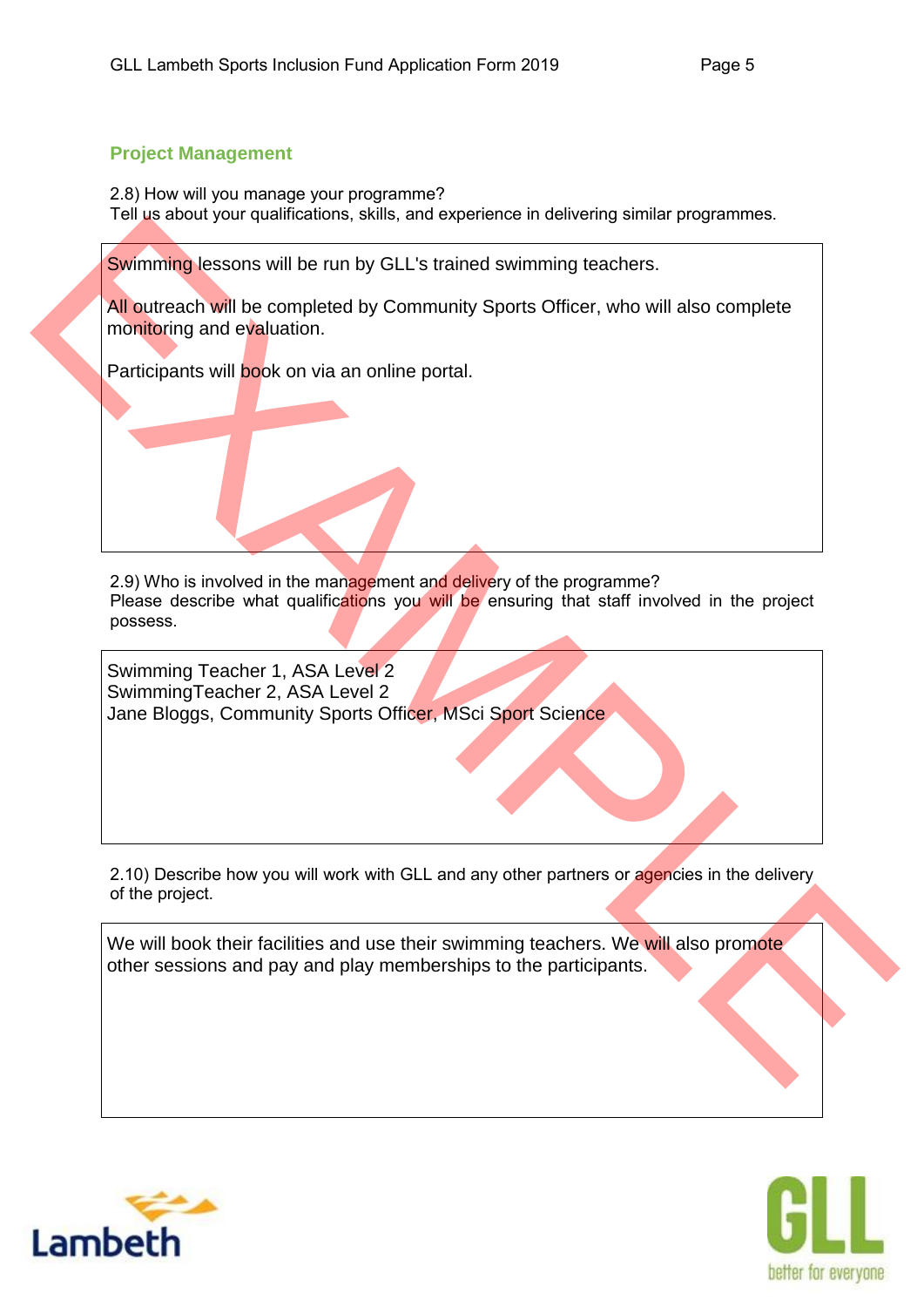2.11) Detail below if your organisation currently uses any GLL facility for any other project. Please include booking name and session time/days.

No.

| No. |                                                                                                                                                         |
|-----|---------------------------------------------------------------------------------------------------------------------------------------------------------|
|     |                                                                                                                                                         |
|     |                                                                                                                                                         |
|     |                                                                                                                                                         |
|     |                                                                                                                                                         |
|     |                                                                                                                                                         |
|     | 2.12) How will you monitor the success of the programme?<br>Please describe how you will measure the quality of the project and provide evidence of any |
|     | quality assurance systems that you have in place. Ensure you have detailed the monitoring                                                               |
|     | practices referred to in the GLL Lambeth Sports Inclusion Fund Criteria.                                                                                |
|     | Improved swimming ability, noted by swimming teachers.                                                                                                  |
|     |                                                                                                                                                         |
|     |                                                                                                                                                         |
|     |                                                                                                                                                         |
|     |                                                                                                                                                         |
|     |                                                                                                                                                         |
|     |                                                                                                                                                         |
|     |                                                                                                                                                         |
|     |                                                                                                                                                         |
|     |                                                                                                                                                         |
|     |                                                                                                                                                         |
|     |                                                                                                                                                         |
|     |                                                                                                                                                         |
|     | 2.13) Please provide information on your sustainability plan to ensure continuation of the                                                              |
|     | project beyond the initial funding period.                                                                                                              |
|     | If the project demonstrates success we would hope to increase the cost of each                                                                          |
|     | session to cover costs, allowing the classes to continue. We would also then change                                                                     |
|     | one class of each session to an Intermediate class so swimmers can progress.                                                                            |
|     |                                                                                                                                                         |
|     |                                                                                                                                                         |



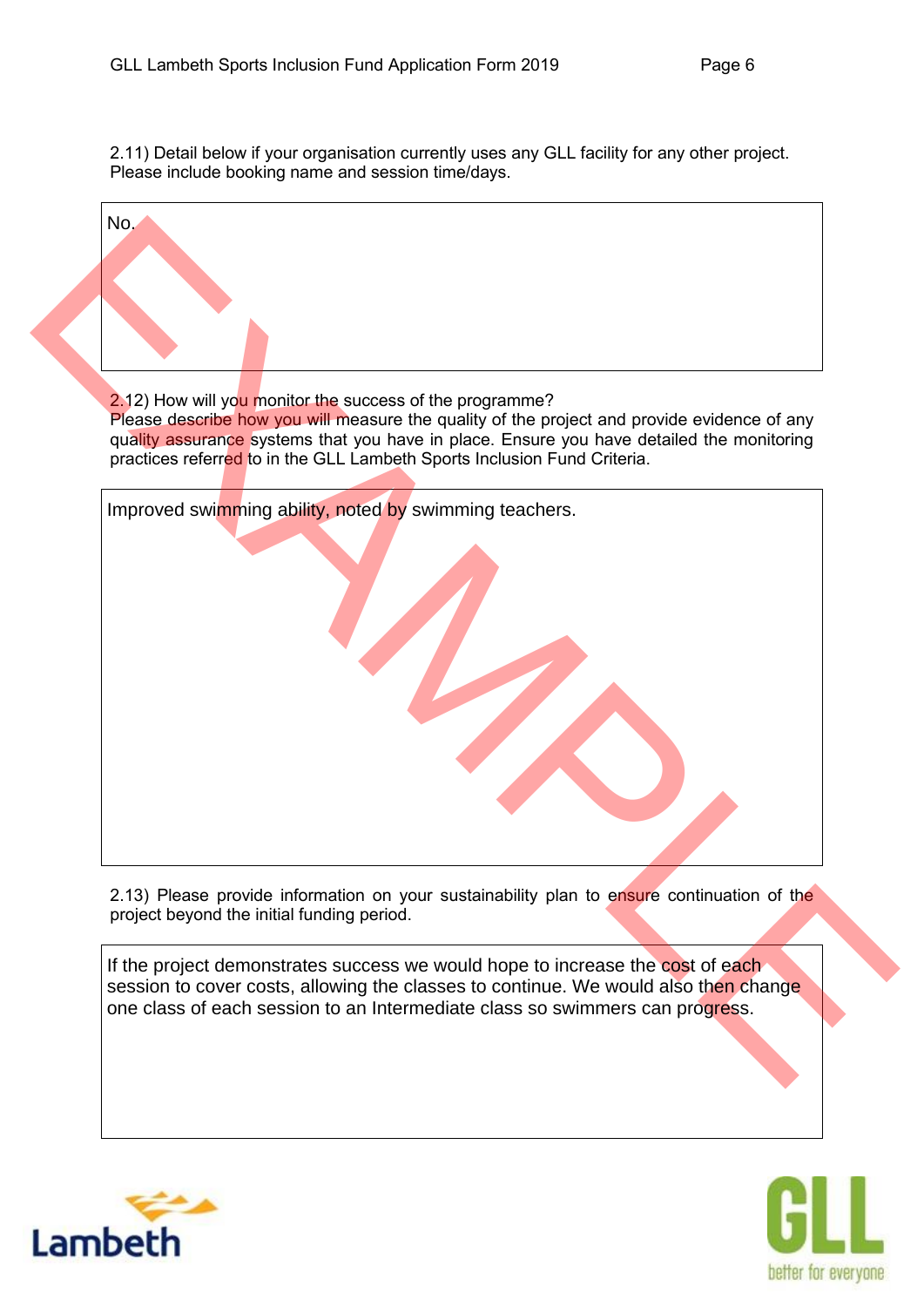# **Section 3: Project Budget**

3.1) Cost Breakdown.

3.1.1) Fill in the following table with a breakdown of the costs associated with the project and the requested contribution from us.

| <b>Project Costs</b>              | <b>Amount Applied For (£)</b> |
|-----------------------------------|-------------------------------|
| <b>Venue hire</b>                 | 968.00                        |
| <b>Staff Costs</b>                | 978.40                        |
| <b>Equipment (Please specify)</b> |                               |
| <b>TOTAL</b>                      | 1.946.40                      |

| <b>Project Costs</b>                                     |                                                                                                                                                                                                                        | <b>Amount Applied For (£)</b> |
|----------------------------------------------------------|------------------------------------------------------------------------------------------------------------------------------------------------------------------------------------------------------------------------|-------------------------------|
| <b>Venue hire</b>                                        |                                                                                                                                                                                                                        | 968.00                        |
| <b>Staff Costs</b>                                       |                                                                                                                                                                                                                        | 978.40                        |
| <b>Equipment (Please specify)</b>                        |                                                                                                                                                                                                                        |                               |
| <b>TOTAL</b>                                             |                                                                                                                                                                                                                        | 1,946.40                      |
|                                                          | Venue: £48.40/h (two swimming lanes) x 2 hours x 20 weeks = £968.00.<br>Staff: 2 swimming teachers, $£16.23/h \times 2$ hours x 20 weeks = £1,298.40 - £320<br>(assuming 4 participants in each class week) = £978.40. |                               |
|                                                          |                                                                                                                                                                                                                        |                               |
| 3.2) Please detail any income you anticipate to receive. | Input N/A if you do not expect to receive any income from the sources stated below.                                                                                                                                    |                               |
| Will participants pay fees?                              | $\boldsymbol{\mathcal{U}}$<br>Yes:                                                                                                                                                                                     | V<br>No:                      |
| <b>Details of Fees/charges</b>                           | £2 per class.                                                                                                                                                                                                          |                               |
|                                                          | Anticipated Income (£)                                                                                                                                                                                                 | <b>Further Details</b>        |
|                                                          | N/A                                                                                                                                                                                                                    |                               |
| <b>Fundraising</b><br><b>Grants</b>                      | N/A                                                                                                                                                                                                                    |                               |



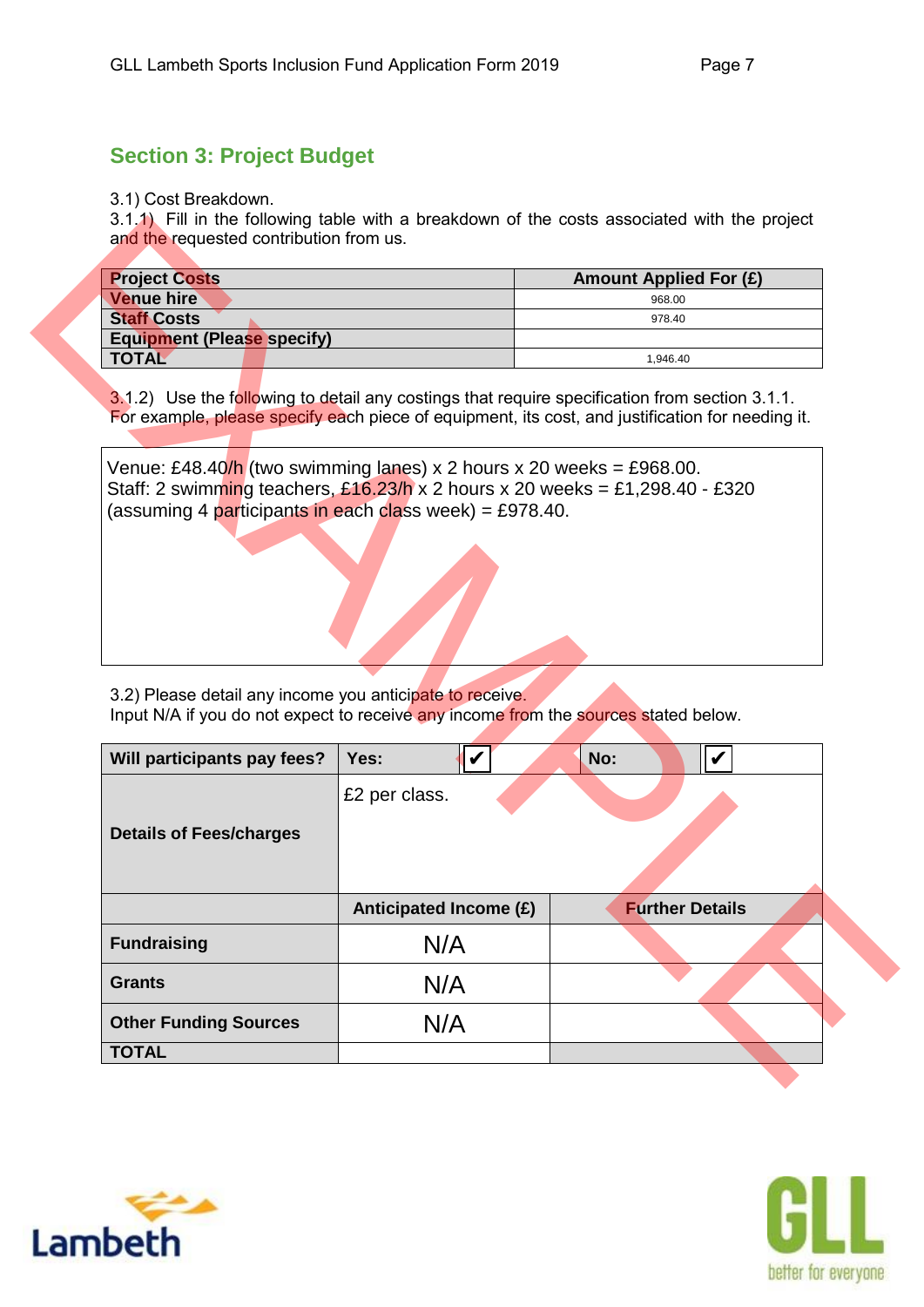Help those in one of the poorest wards of Lambeth access swimming lessons, improving water safety skills in a population who haven't learnt to swim before and otherwise wouldn't be able to afford to do so.

### **Section 4: Declaration, Agreement Terms, and Signatures**

|     | Help those in one of the poorest wards of Lambeth access swimming lessons,<br>improving water safety skills in a population who haven't learnt to swim before and<br>otherwise wouldn't be able to afford to do so.                         |
|-----|---------------------------------------------------------------------------------------------------------------------------------------------------------------------------------------------------------------------------------------------|
|     |                                                                                                                                                                                                                                             |
|     | <b>Section 4: Declaration, Agreement Terms, and Signatures</b>                                                                                                                                                                              |
|     | 4.1) Is any member of the Management Committee/Organisational Management or staff an<br>employee of Lambeth Council, Councillor for London Borough of Lambeth, or GLL?<br>If yes, please state their name(s) and post(s)/position(s) below: |
| No. |                                                                                                                                                                                                                                             |
|     |                                                                                                                                                                                                                                             |
|     |                                                                                                                                                                                                                                             |
|     |                                                                                                                                                                                                                                             |
|     | By submitting a GLL Lambeth Sports Inclusion Fund application, you agree to the following                                                                                                                                                   |
|     | To the best of your knowledge, all information provided is accurate and true                                                                                                                                                                |
|     | To not apply to multiple funding sources for the same components of the project                                                                                                                                                             |
|     | You understand that a successful application does not guarantee repeated future                                                                                                                                                             |
|     | awards                                                                                                                                                                                                                                      |
|     | You have attached to the application evidence of a current and valid affiliation to the<br>relevant sporting body for any organisation you propose to use to deliver the project                                                            |
|     | to ensure                                                                                                                                                                                                                                   |
|     | Up to date relevant insurances are in place valid for the duration of the project<br>$\circ$                                                                                                                                                |
|     | Proper procedures and policies are implemented, and appropriate checks are<br>$\circ$                                                                                                                                                       |
|     | undertaken, with regards to safeguarding of children and vulnerable adults                                                                                                                                                                  |
|     | Staff, coaches, volunteers and other individuals involved in delivering the<br>$\circ$                                                                                                                                                      |
|     |                                                                                                                                                                                                                                             |
|     | project are appropriately qualified                                                                                                                                                                                                         |
|     | If you propose to deliver the project without using an affiliated sporting organisation,                                                                                                                                                    |
|     | you have attached evidence                                                                                                                                                                                                                  |
|     | That you hold up to date relevant insurances, valid for the duration of the                                                                                                                                                                 |
|     | project                                                                                                                                                                                                                                     |
|     | Of procedures and policies to be used with regards to safeguarding of children<br>$\circ$                                                                                                                                                   |
|     | and vulnerable adults<br>That each individual has had recent checks are undertaken with regards to<br>$\circ$                                                                                                                               |

- To the best of your knowledge, all information provided is accurate and true
- To not apply to multiple funding sources for the same components of the project
- You understand that a successful application does not quarantee repeated future awards
- You have attached to the application evidence of a current and valid affiliation to the relevant sporting body for any organisation you propose to use to deliver the project to ensure
	- $\circ$  Up to date relevant insurances are in place valid for the duration of the project
	- $\circ$  Proper procedures and policies are implemented, and appropriate checks are undertaken, with regards to safeguarding of children and vulnerable adults
	- $\circ$  Staff, coaches, volunteers and other individuals involved in delivering the project are appropriately qualified
- If you propose to deliver the project without using an affiliated sporting organisation, you have attached evidence
	- $\circ$  That you hold up to date relevant insurances, valid for the duration of the project
	- o Of procedures and policies to be used with regards to safeguarding of children and vulnerable adults
	- $\circ$  That each individual has had recent checks are undertaken with regards to safeguarding of children and vulnerable adults

 $\circ$  That all individuals involved in delivering the project are appropriately qualified The terms of the grant of funding should your application be successful are: